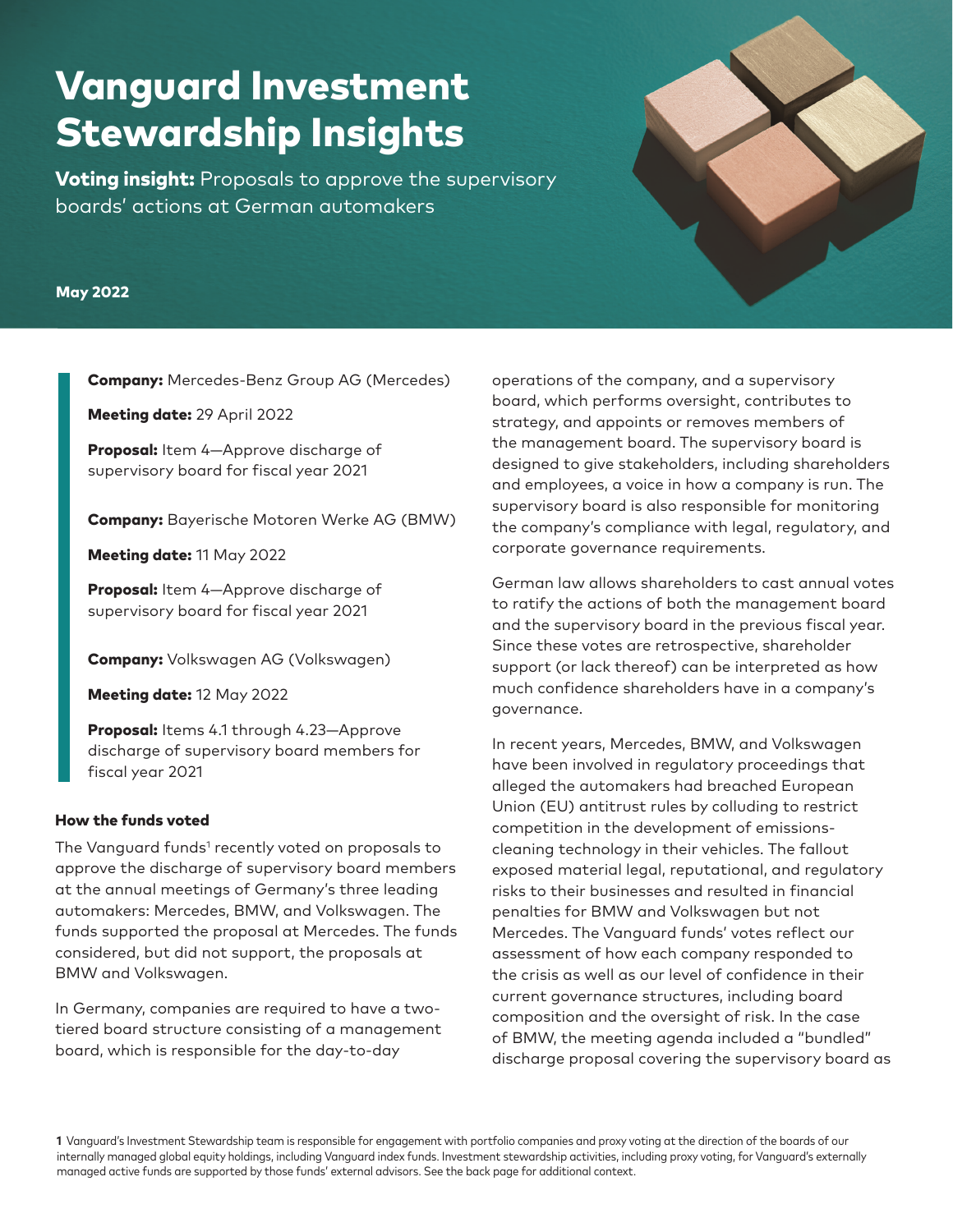a single entity. Therefore, we were unable to consider voting against specific individuals who we considered accountable for risk oversight failures.

## Vanguard's principles and policies

Good governance starts with a company's board of directors. A board should serve as an independent body to oversee material risks to shareholder value. On behalf of the Vanguard funds, our Investment Stewardship team regularly reviews the extent to which company boards identify, mitigate, and disclose material risks. We also analyze board structures to assess their functional ability to independently oversee management. Strong board structures and clear, decision-useful disclosure of material risks help demonstrate sound governance practices and assist both companies and investors in making better decisions to safeguard long-term shareholder value.

Following applicable market standards, laws, and regulations, when a German company experiences governance failures, the Vanguard funds may hold the supervisory board or management board members accountable by not supporting proposals to ratify the boards' actions. Vanguard may also use the discharge vote to express general governance or oversight concerns or address instances where the board has failed to respond to shareholders' concerns repeatedly, either expressed through voting activity or via engagement.

# Analysis and voting rationale

Vanguard has regularly engaged with board members and company leaders from each of the three automakers. Our recent discussions have focused on a range of governance topics, including board composition and risk oversight. Our engagements and subsequent research and analysis ultimately informed how we voted, which is outlined in the following sections.

In all three cases, due to various factors including the nature of the governance concerns, in addition to turnover and current tenure within the management teams, the Vanguard funds' voting decisions focused on accountability at the supervisory board level, choosing to support the discharge of the management boards.

## *Mercedes-Benz Group AG*

Vanguard has engaged regularly with Mercedes's company leaders, including discussions directly with the chair of the supervisory board. In our recent conversations, we sought to better understand the company's governance policies and practices and how the supervisory board oversees risk.

Unlike its peers, Mercedes avoided being fined over the EU's antitrust ruling, having self-reported its misconduct to the authorities. In addition, the company thus far has shown a good deal of transparency in its handling of the scandal, including publishing the findings of independent investigations. We believe this demonstrates the efficacy of its internal controls and compliance procedures.

Importantly, Mercedes maintains a majority independent supervisory board with no obvious deficiencies in terms of its composition. This helps provide confidence to investors who may be concerned about their representation at the board level.

We continue to monitor developments related to ongoing investigations. However, given our assessment of the board's oversight procedures, structure and level of independence, and the company's disclosures in relation to the antitrust scandal, the Vanguard funds supported the proposal to discharge the supervisory board.

#### *Bayerische Motoren Werke AG*

Vanguard has engaged with representatives from BMW on a number of occasions in recent years.

The company has a majority independent supervisory board. However, we have observed areas of concern including insufficient key committee independence. We also noted that in 2015, the company's former CEO, Norbert Reithofer, transitioned directly to the role of supervisory board chair, which is not in line with market best practice. Typically, when a senior executive of a German public company steps down, a period of at least two years is expected before they can be appointed to the supervisory board. This is to help ensure independence in the supervisory board's oversight role, which is fundamental to the effective functioning of a two-tier governance structure.